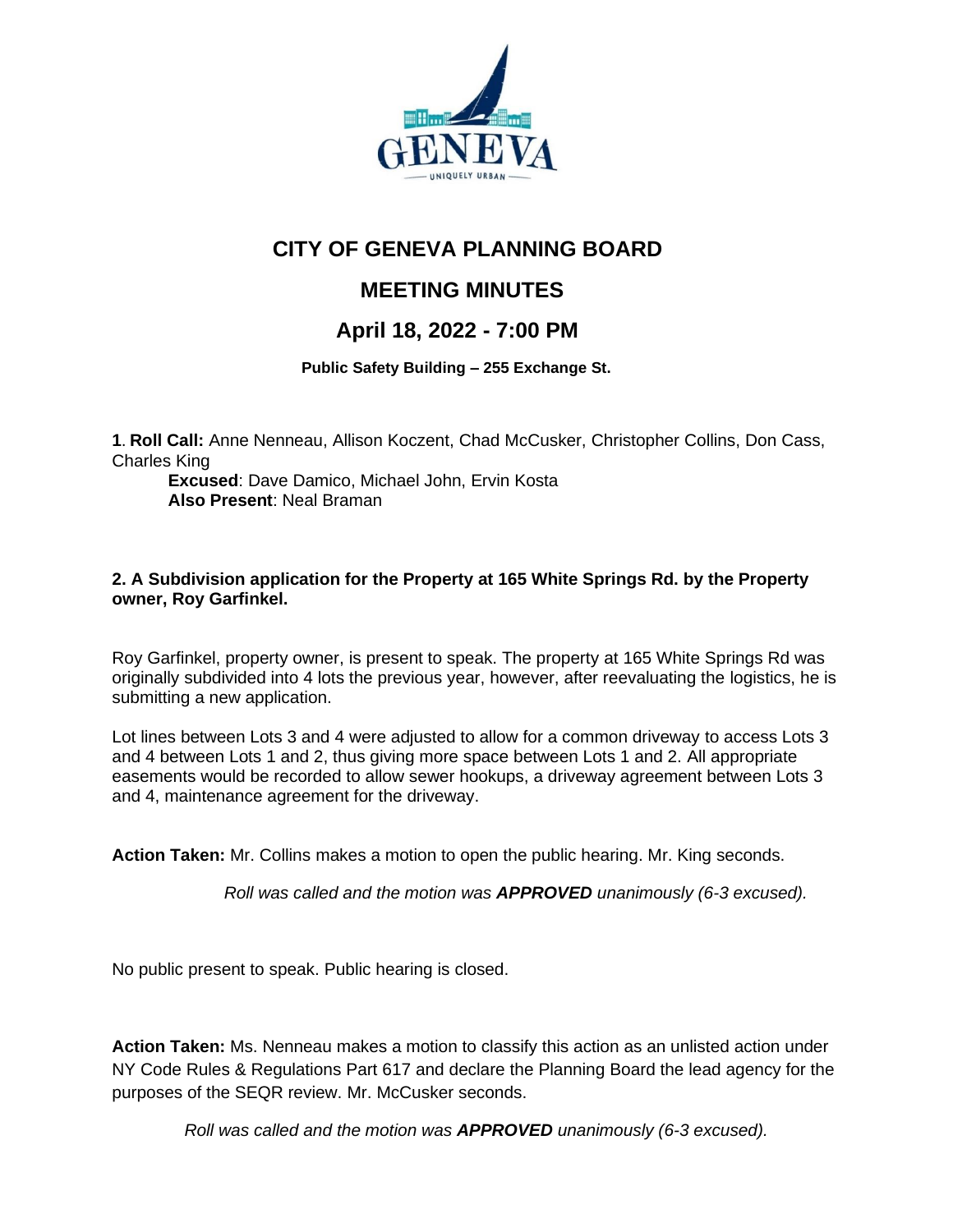**Action Taken**: Ms. Nenneau makes a motion declaring a negative determination of significance noting that this proposed action won't result in any significant, adverse environmental impacts after board members complete Part 2 of the short environmental review. Ms. Koczent seconds.

*Roll was called and the motion was APPROVED unanimously (6-3 excused)*

**Action Taken:** Mr. King makes a motion to approve the Subdivision Application for 165 White Springs Rd, by the property owner, Roy Garfinkel. Mr. Collins seconds.

*Roll was called and the motion was APPROVED unanimously (6-3 excused).*

#### **3. A Subdivision application for the Property at 32 & 34 Cortland St by the owner John & Noreen Vonbergen**

Roy Garfinkel is present to speak for the property owners at 32 & 34 Cortland. Owners currently live at 34 Cortland and plan to sell 32 Cortland. Before selling, they wanted to optimize the amount of land to keep for their own home.

Application includes Tax ID#104.57-2-59, currently 0.232 acres, to become Lot 1 at 0.115 acres. Tax ID#104.57-2-60, currently 0.189 acres, will become Lot 2 at 0.306 acres. All changes are believed to conform to current zoning which is in an R-2 district.

**Action Taken:** Ms. King makes a motion to open the public hearing. Mr. Collins seconds.

*Roll was called and the motion was APPROVED unanimously (5-2 excused).*

No public present to speak. Public hearing is closed.

Ms. Koczent asks about the existing fence and Mr. Garfinkel states the fence is currently on the lot line and will remain.

**Action Taken:** Ms. Nenneau makes a motion to classify this action as an unlisted action under NY Code Rules & Regulations Part 617 and declare the Planning Board the lead agency for the purposes of the SEQR review. Mr. King seconds.

*Roll was called and the motion was APPROVED unanimously (6-3 excused).*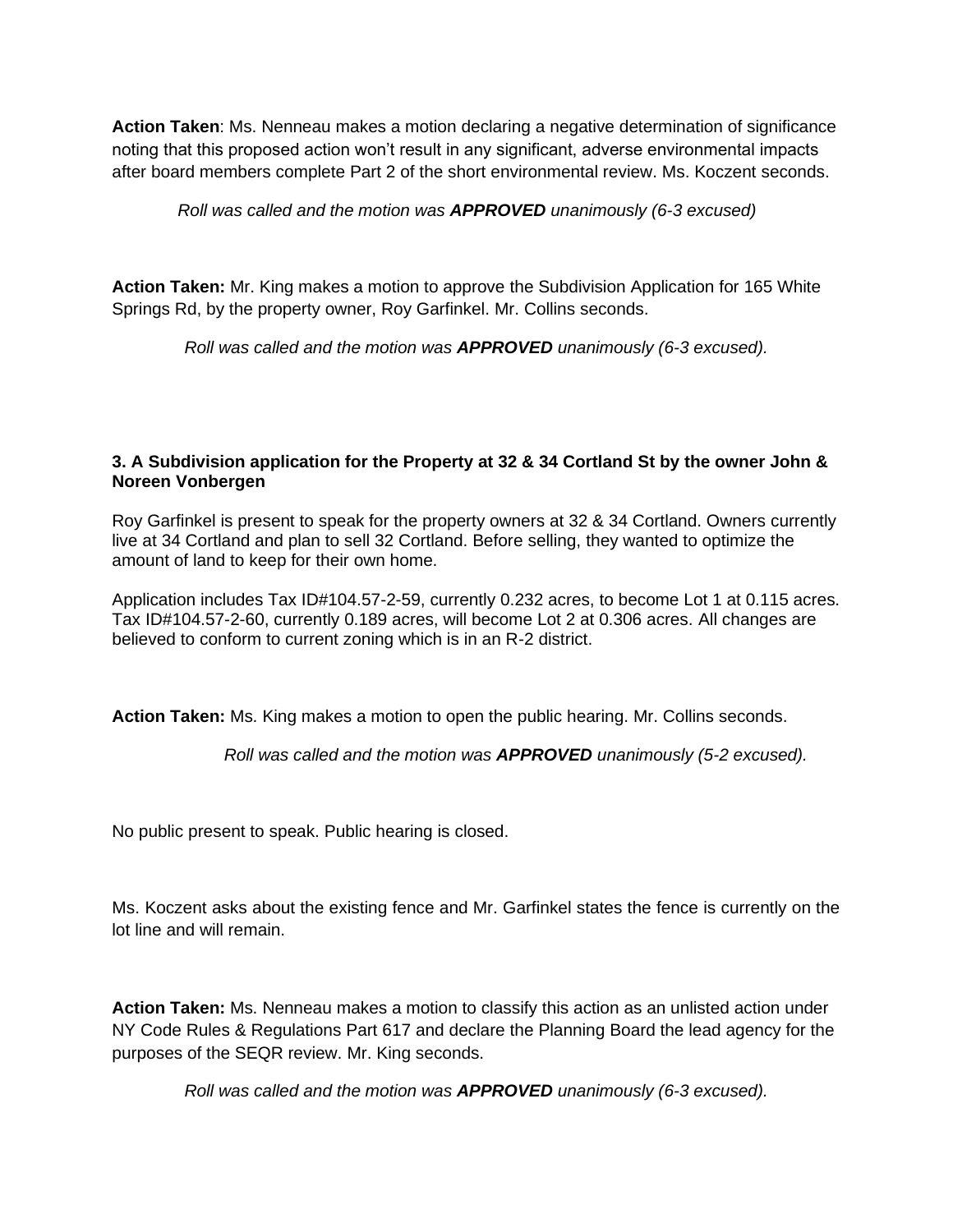**Action Taken**: Ms. Nenneau makes a motion declaring a negative determination of significance noting that this proposed action won't result in any significant, adverse environmental impacts after board members complete Part 2 of the short environmental review. Mr. Collins seconds.

*Roll was called and the motion was APPROVED unanimously (6-3 excused)*

**Action Taken:** Mr. King makes a motion to approve the Subdivision Application for 32 & 34 Cortland St, by the property owners, John & Noreen Vonbergen. Mr. Collins seconds.

*Roll was called and the motion was APPROVED unanimously (6-3 excused).*

### **4. A Subdivision Application for Lake Tunnel Solar Village.**

Ryan Wallance, Lake Tunnel Solar Village, presents a largely administrative application which involves an update to the lot lines of the Lake Tunnel Solar Village. During construction, shifting of utilities and buildings occurred on site due to tight lot size. Storm water system in road as one lot and homes on individual lots. Carport parking to line up with divisions in parking structure. Homeowners have all been spoken to regarding issue.

**Action Taken:** Mr. Collins makes a motion to open the public hearing. Ms. Nenneau seconds.

*Roll was called and the motion was APPROVED unanimously (6-3 excused).*

No public present to speak. Public hearing is closed.

Mr. Braman mentions this application has been through the City Assessor and no issues were found.

Mr. King asks where the largest shift on the property occurs. Mr. Wallace believes it is Lot 39 by property area because that lot was originally going to be in a different configuration. The others would be the parking spots.

No changes to any lot lines that abut the public easement.

**Action Taken:** Ms. Nenneau makes a motion to classify this action as an unlisted action under NY Code Rules & Regulations Part 617 and declare the Planning Board the lead agency for the purposes of the SEQR review. Ms. Koczent seconds.

*Roll was called and the motion was APPROVED unanimously (6-3 excused).*